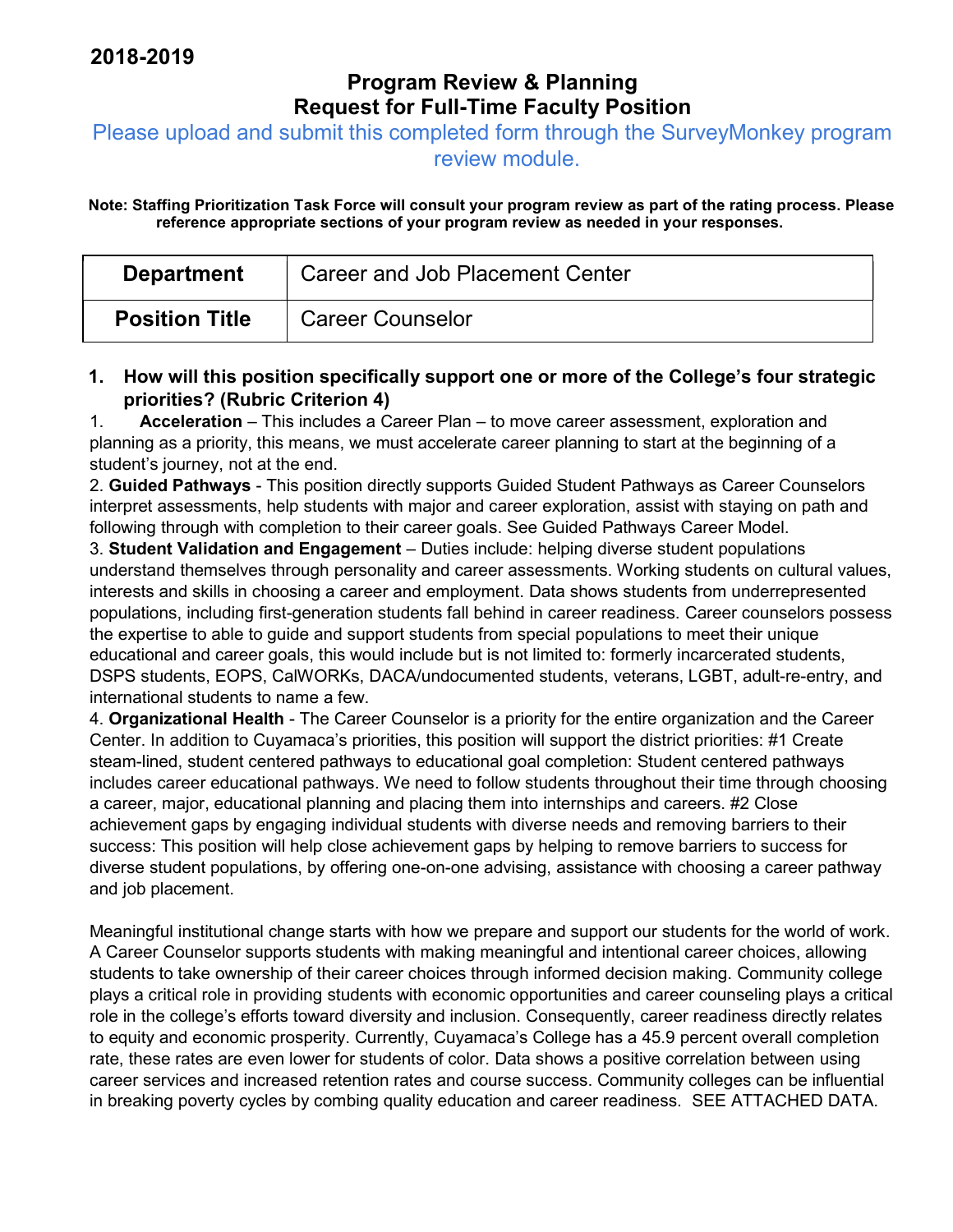2. Describe why this position is essential to your program and/or service area. How will this new position improve student learning and achievement? (Rubric Criterion 3) (200 words or less)

We have a new Career Center space scheduled to open in the summer of 2019 but we do not have a Career Counselor or Career staff to place in the center. This is a time sensitive and immediate need.

Career development has gained popularity campus-wide with Strong Workforce initiatives and Guided Pathways goals, the importance of career development is widely recognized. This initiatives emphasize the need for career planning before educational planning. The access and exposure to career development is especially important in the onboarding process by allowing students to explore all their career options at the start of their educational journey. Research points to a need to expand services and hire faculty to support career counseling, career readiness, and students' exploration of career pathways. Career counseling is a specialized program but it is a service for all students, whether they are receiving a certificate, associate's degree or transferring, all is done in preparation for the workforce. Career development is for every student at any stage, regardless of their major or degree goal. It was voted on by all fulltime counselors, including those from categorical programs to rank this position as our number faculty need within the Counseling department

3. How has the lack of this position impacted your program and/or service area? What will be the impact to the program and/or service area if this position is not filled? (Rubric Criterion 3)

(150 words or less)

- We currently do not offer career counseling in the center due to lack of staffing and funding. Requests are deferred to General Counseling, which is already impacted by a three week waiting time for appointments and 45 minute average waiting time for drop-ins. There are only nine fulltime general counselors who serve our entire student population. General Counseling is already short staffed due to retirements and internal promotions, so reassignment for a general counselor is not an option, as it would significantly impact the General Counseling office. A Career Counselor's expertise with career decision making and goal setting, will help alleviate overall student traffic across all counseling programs. The center continues to receive requests for career workshops and classroom presentations from instructional faculty. Instructional partnerships and opportunities for student outreach are incredibly important; this position will allow us to meet these requests. This position will provide more workshops and classroom presentations across all instructional departments and tailor them to the needs of instructional programs and Career Education programs.
	- 4. Has there been or do you believe there will be an increase in demand for your programs and/or services? Please discuss supporting data from recent semesters. For example, enrollment trends, waitlist pressures, or wait time for appointments and support services as they apply to this position. (Rubric Criterion 2)

(150 words or less)

The Career Center, with limited hours and availability, had 1,612 student contacts for career advising alone. Students sought out career related counseling in General Counseling and all other counseling programs a total of 3,970 times. In most counseling offices, time is limited as educational planning can take precedence.